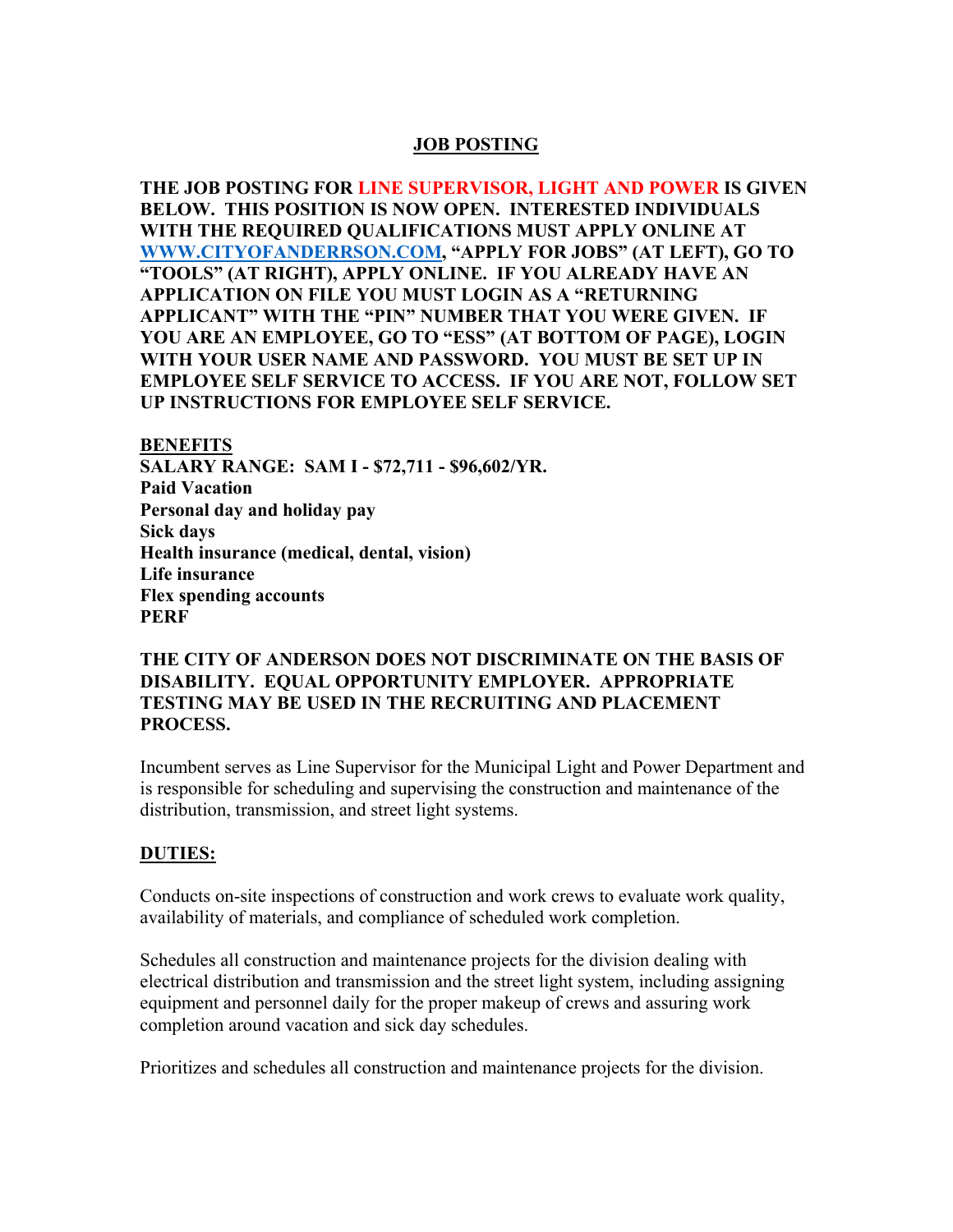Designs and writes project specifications for labor, materials, and equipment, verifies estimates and totals and recommends to supervisor the letting of bids and upon receipt of quotations, evaluates the documents to assure compliance with specifications.

Receives complaints and inquiries from general public concerning electrical and street lighting service, and responds to such inquiries by taking appropriate action to address the complaint.

Designs, schedules, and presides over staff meetings and safety meetings.

Coordinates all functions of the division with other governmental agencies, including other utility companies, and other divisions of the Light and Power Department.

Responds to complaints from subordinates and represents the division to labor representatives when grievances are filed.

Prepares the division budget and administers the budget upon approval.

Prepares annual report of division activities.

Maintains a wide variety of files, dealing with construction and maintenance projects, service calls, purchases, P.C.B. and E.P.A. requirements.

Performs duties of the Superintendent in his/her absence.

On call 24 hours a day for emergencies.

Performs related duties as assigned.

## **I. JOB REQUIREMENTS AND DIFFICULTY OF WORK:**

Thorough knowledge of line construction and maintenance methods and procedures, including advanced principles and methods.

Extensive education and experience dealing with all facets of electrical distribution and transmission, typically acquired via a college education or equivalent experience in the field.

Thorough knowledge of electrical and construction equipment and ability to properly schedule and utilize such equipment for the proper completion of construction and maintenance projects.

Thorough knowledge of statements of policy between union and management.

Knowledge of OSHA safety regulations, EPA regulations, National Electrical Safety Codes, National Electrical Code, ANSI, and ECT.